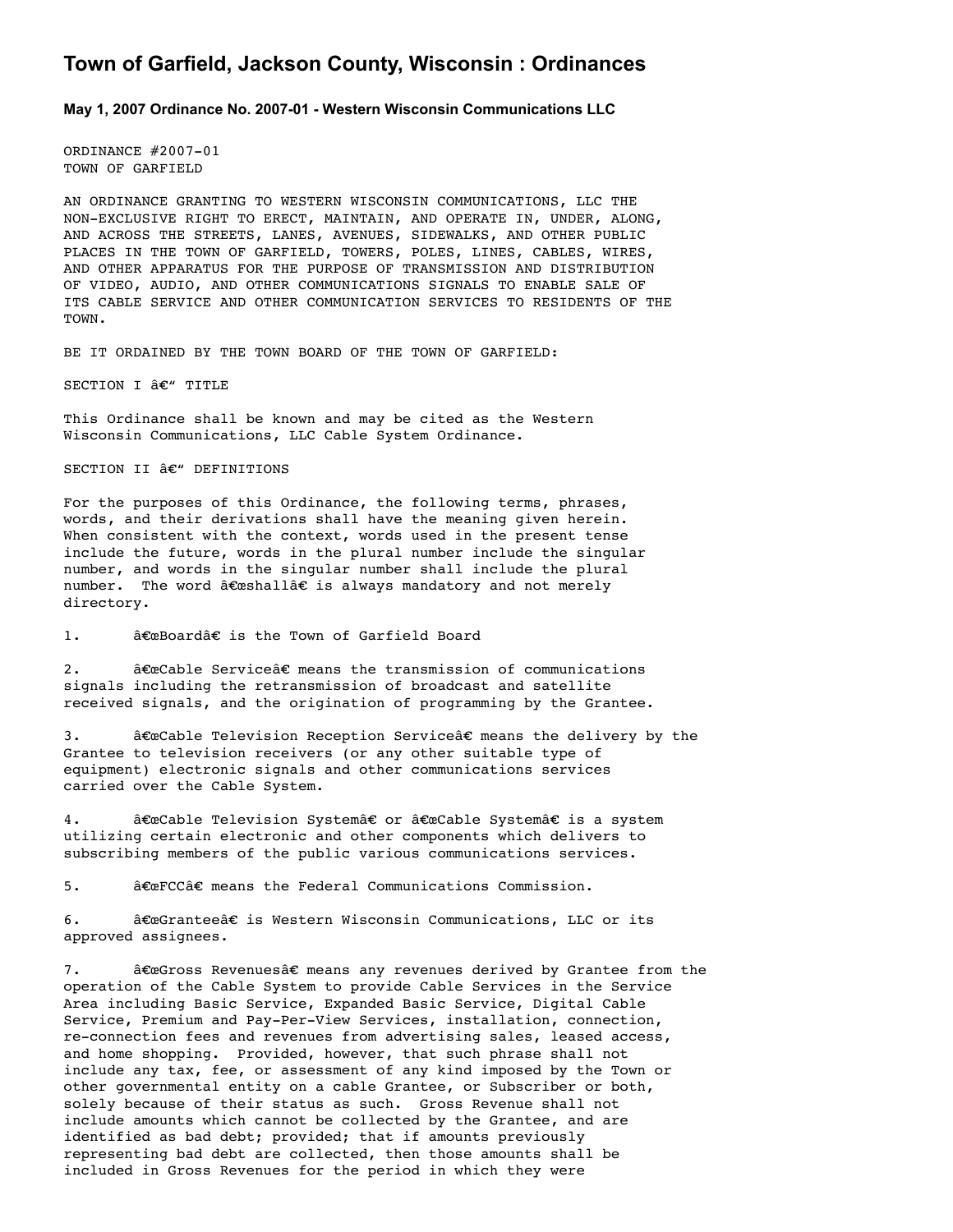collected.

8. **a**€ aPersona<sup>€</sup> is any person, firm, partnership, association, corporation or organization of any kind and any other legally recognized entity.

9. a€œSubscribers†are those persons contracting to receive Cable Television Reception Service furnished under this Ordinance by Grantee.

10.  $\hat{a} \in \mathbb{C}$ Town $\hat{a} \in \mathbb{C}$  is the Town of Garfield.

SECTION III  $\hat{a}\epsilon$ " GRANT OF NON-EXCLUSIVE AUTHORITY

1. The Board hereby grants to Grantee, and to its successors, assigns or designees, the non-exclusive and revocable right to erect, maintain, and operate in, under, over, along, across and upon the present and future streets, lanes, avenues, sidewalks, alleys, bridges, highways, easements dedicated for compatible uses, and other public places in the Town and subsequent additions thereto, towers, poles, lines, cables, wires, manholes and all other fixtures and equipment necessary for the construction, maintenance and operation in the Town of a Cable Television System, for the purpose of transmission and distribution of video, audio, voice, data, electronic and electrical signals or impulses in order to furnish video and audio programs and various other communications services by what is commonly called a Community Antenna Television System, for a period of Twenty (20) years, commencing on the effective date of this Ordinance.

2. The right to use and occupy Town streets, alleys, public ways, and places for the purposes herein set forth shall not be exclusive.

SECTION IV  $\hat{a}\epsilon^{\prime\prime}$  COMPLIANCE WITH APPLICABLE LAWS AND ORDINANCES

Grantee shall, during the term, except in those areas which have been preempted by the Cable Communications Policy Act of 1984, or by any other statute or rule, or which are regulated by the FCC, be subject to all lawful exercise of the regulating and police powers of the Town. Nothing in this Ordinance or agreement shall be deemed to waive the requirements of the other codes and ordinances of general applicability enacted, or hereafter enacted by the Town.

SECTION V  $\hat{a}\in$ " TERRITORIAL AREA INVOLVED

This Ordinance relates to the present territorial limits of the Town and to any area annexed to the Town during the term of this Ordinance. Grantee shall not be required to serve residents or businesses except where feasible. Grantee may, but shall not be required to, serve areas or individual homes adjoining, but outside the Town limits. Grantee may negotiate directly with customers the amount charged for furnishing Cable Television Reception Service or other communication services to the subscribers.

# SECTION VI  $\hat{a}\in$ " LIABILITY AND INDEMNIFATION

Grantee shall, at all times, keep in effect the following types of insurance coverage:

a) Workerâ€<sup>™</sup>s Compensation covering its employees engaged in any manner in the installation or servicing of its Cable System plant and equipment in amounts required by the Wisconsin statutes.

b) Property Damage Liability insurance to the extent of \$500,000/\$1,000,000 as to each occurrence and personal injury to the extent of \$500,000/\$1,000,000 as to each occurrence and Automobile bodily injury liability insurance of \$500,000/\$1,000,000 as to each occurrence and property damage liability of \$500,000/\$1,000,000 as to each occurrence.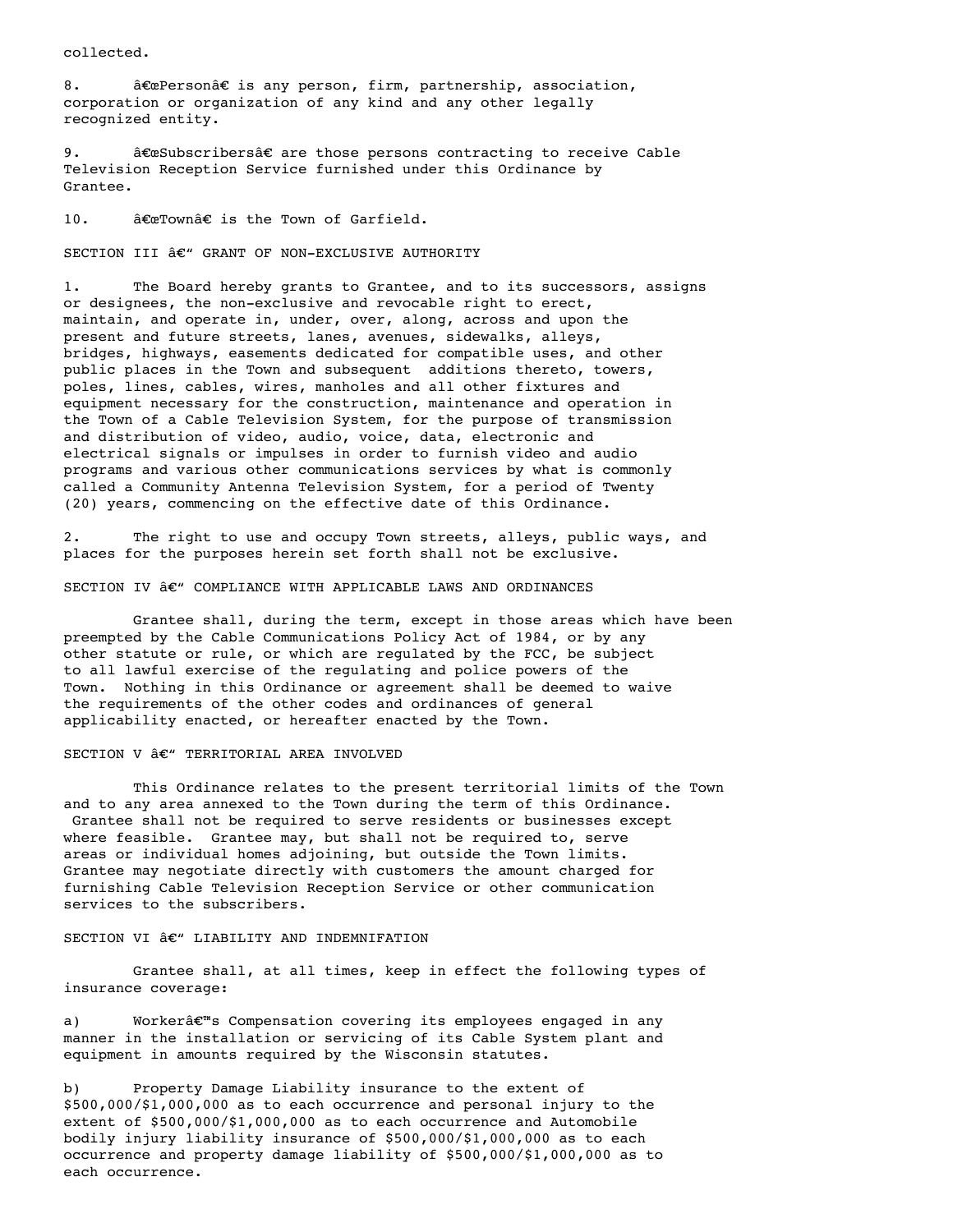Grantee shall indemnify, protect, and save harmless the Town from and against losses and physical damage to property and bodily injury or death to persons, including payments made under any worker $\hat{\mathbf{a}} \in \mathbb{R}^m$ s compensation law which may arise out of the erection, maintenance, presence, use or removal of attachments or poles within the Town, or by any act of the Grantee, its agents or employees. Grantee shall carry insurance for claims, demands, actions, judgments, costs, expenses, and liabilities which may arise or result, directly or indirectly, from or by reason of such loss, injury or damage. Grantee shall also carry such insurance as it deems necessary to protect it from all claims under the Workera<sup>em</sup>s Compensation law as in effect that may be applicable to Grantee. All insurance required shall be and remain in full force and effect for the entire life of the rights granted hereunder. Insurance certificates evidencing such insurance shall be deposited with and kept on file by the Town.

These damages or penalties shall include, but shall not be limited to, damages arising out of copyright infringements, and all other damages arising out of the installation, operation, or maintenance of a Cable Television System authorized herein, whether or not any act of omission complained of is authorized, allowed or prohibited by this Ordinance.

# SECTION VII  $\hat{a}\in$ " TECHNICAL STANDARDS

Grantee shall be governed by applicable technical standards established by the FCC from time to time.

#### SECTION VIII  $\hat{a}\in$ " OPERATION AND MAINTENANCE OF SYSTEM

The Grantee shall render efficient service, make repairs promptly and interrupt service only for a good cause and for the shortest possible time.

# SECTION IX  $\hat{a}\in$  " EMERGENCY USE OF FACILITIES

In the case of an emergency or disaster, the Grantee shall, upon the request of the Town Board, make available its facilities to the Town of emergency use during the emergency or disaster. If the Town wishes to operate a Civil Emergency Alert System on a plan that is mutually acceptable to the Town and the Town provides Grantee with the necessary equipment for such system, Grantee will permit the system to be used on the cable system.

# SECTION X  $\hat{a}\in$ " SAFETY REQUIREMENTS

The Grantee shall, at all times, employ ordinary care and shall use and maintain commonly accepted methods and devices for preventing failures and accidents which are likely to cause damages, injuries, or nuisances to the public.

### SECTION XI  $\hat{a}\in$ " LIMIATIONS ON RIGHTS GRANTED

1. All transmission and distribution structures, lines and equipment erected by the Grantee within the Town shall be so located as to cause minimum interference with the proper use of streets, alleys, and other public ways and places and to cause minimum interference with the rights and reasonable convenience of property owners who adjoin any of the streets, alleys or other public ways and places and Grantee $\hat{\mathbf{a}} \in \mathbb{R}^m$ s poles and towers shall be removed by Grantee whenever the Town Board reasonably finds that the poles or towers obstruct the operation or location of any future streets or public places of the Town, or reasonably finds structures, lines, equipment erected by Grantee cause interference, above the minimum interference standard, with proper use of streets, alleys and public ways and places, or with the rights and reasonable convenience of property owners who adjoin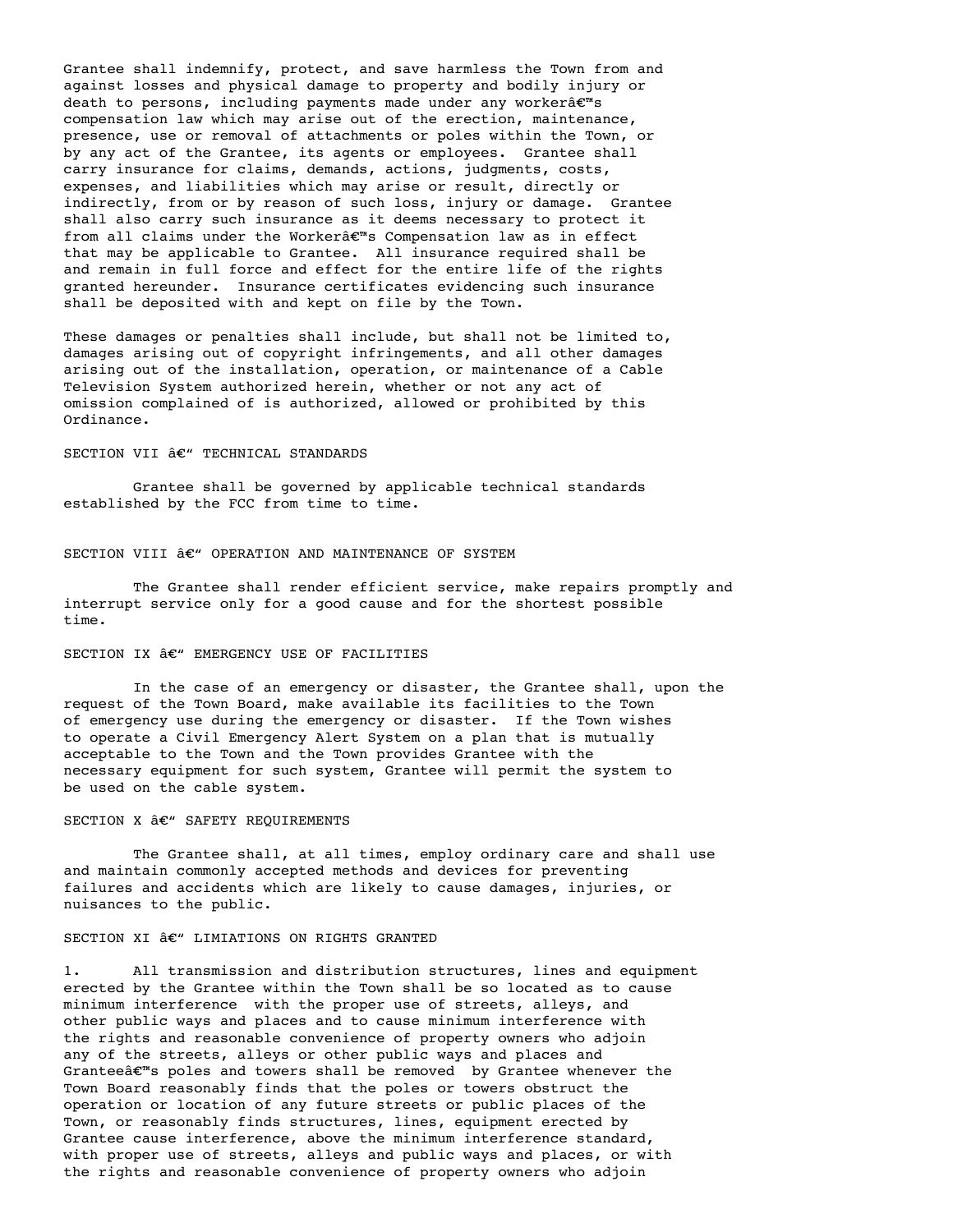any such streets, alleys, and public ways and places.

2. Construction and maintenance of the transmission distribution system shall be in accordance with the provisions of the National Electrical Safety Code, the National Electrical Code, and such applicable ordinances and regulations of the Town affecting electrical installation, which may be presently in effect, or changed by future ordinances.

3. The Grantee shall have the authority to trim trees or other vegetation in the right of way of streets, alleys, sidewalks, and public ways and places of the Town so as to prevent interference or contact with the lines, wires, and cables of the Grantee. This work will be done with good forestry practices

4. The Grantee shall, in the case of disturbance of any street, sidewalk, alley, public way, or paved area, restore it to its original condition, at Granteeâ€<sup>™</sup>s expense.

SECTION XII  $\hat{a}\in$ " FRANCHISE FEES

# 1. Franchise Fee

As consideration for the benefits and privileges granted under this Franchise and in consideration of permission to use the Townâ€<sup>™</sup>s streets and public ways, Grantee shall pay as a Franchise fee to the Town, throughout the duration of this Franchise, an amount equal to five percent (5%) of Grantee $\hat{\mathbf{a}} \in \mathbb{R}^n$ s Gross Revenues derived from the operation of the Cable System to provide Cable Services in the Service Area. Accrual of such Franchise fees shall commence as of the effective date of this Franchise. The Franchise fees are in addition to all other fees, assessments, taxes, or payment of general applicability that Grantee may be required to pay under any federal, state or local law. This Franchise and the Franchise fees paid hereunder are not in lieu of any other generally applicable required permit, authorization, fee, charge, or tax.

#### 2. Payments

Granteeâ€<sup>™</sup>s Franchise fee payments to the Town shall be computed quarterly. Each quarterly payment shall be due and payable no later than forty-five (45) days after the last day of the preceding quarter.

# 3. Acceptance of Payment Computation

No acceptance of any payment shall be construed as an accord by the Town that the amount paid is, in fact, the correct amount, nor shall any acceptance of payments be construed as a release of any claim the Town may have for further or additional sums payable of for the performance of any other obligation of Grantee.

# 4. Quarterly Reports

Each payment shall be accompanied by a written report to the Town, containing an accurate statement in summarized form, as well as in detail, of Granteeâ€<sup>m</sup>s Gross Revenues and the computation of the payment amount.

# 5. Annual Reports

Grantee shall, no later than one-hundred twenty (120) days after the end of each calendar year, furnish to the Town a statement stating the total amount of Gross Revenues and all payments, deductions, and computations for the period covered by the payments. Such statement shall be reviewed and certified by an officer of Grantee prior to submission to the Town.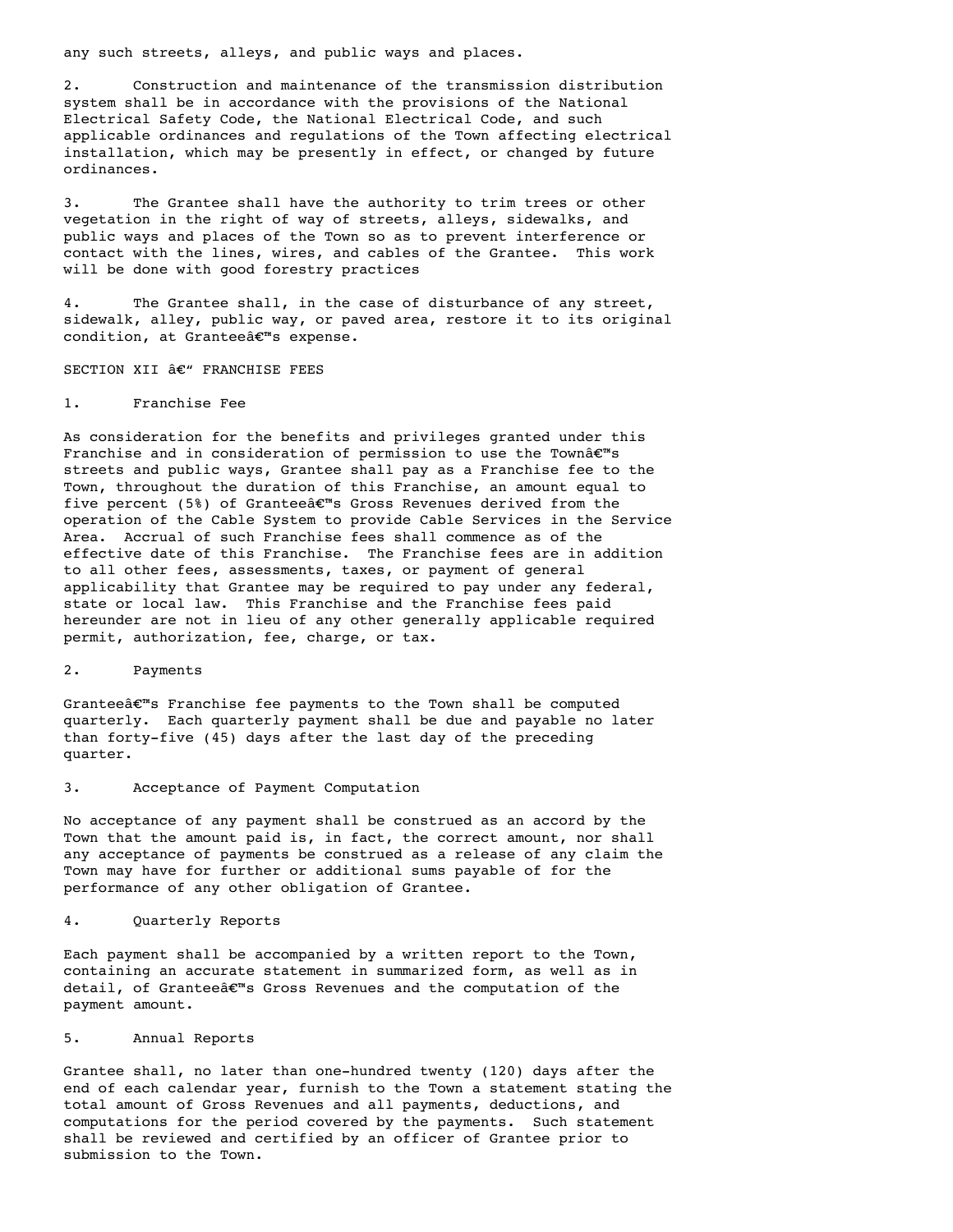#### 6. Franchise Fee Audits

On an annual basis, upon thirty (30) daysâ $\varepsilon^{m}$  prior written notice, the Town shall have the right to conduct and independent audit of Granteeâ $\varepsilon$ <sup>m</sup>s records reasonably related to the administration or enforcement of this Franchise, in accordance with generally accepted accounting principles. The Town may hire an independent certified public accountant to audit the Granteea $\varepsilon^{\mathfrak{m}}$ s financial records, in which case the Grantee shall provide all necessary records to the certified public accountant. If the audit shows that Franchise fees have been underpaid by ten percent (10%) or more, Grantee shall pay the total cost of the audit.

# 7. Interest on Late Payments

In the event that a franchise fee payment or other sum is not received by the Town on or before the due date, or is underpaid, Grantee shall pay, in addition to the payment or sum due, interest from the due date at the rate equal to the highest rate permissible under the laws of the State of Wisconsin.

# 8. Costs of Publication

Grantee shall pay the reasonable cost of newspaper notices and publication pertaining to this Franchise and any amendments thereto, as such notice or publication is reasonably required by the Town or applicable law.

# 9. Tax Liability

Payment of the Franchise fees under this Franchise shall not exempt Grantee from the payment of any generally applicable license, permit fee or other generally applicable fee, tax, or charge on the business, occupation, property, or income of Grantee that may be lawfully imposed by the Town.

# SECTION XIII  $\hat{a}\in$ " OWNERSHIP AND REMOVAL OF FACILITIES

All cable and equipment for Cable Television Reception Service installed by Grantee at a Subscriber $\hat{\mathbf{a}} \in \mathbb{R}^m$ s location shall remain the property of Grantee and Grantee shall have the right to remove any such cable and equipment.

# SECTION XIV  $\hat{a}\in$ " TRANSFER OF AGREEMENT

The Grantee may assign this Agreement to another Person or entity with approval of the Board, which approval will not be unreasonably delayed, conditioned or withheld.

# SECCTION XV  $\hat{a}\in$ " DURATION AND RENEWAL OF AGREEMENT

The rights granted to Grantee herein shall, except as provided in this Section, terminate twenty (20) years from the effective date of this Ordinance and shall be subject to renewal pursuant to the provisions of the Cable Communications Policy Act of 1984, Section 626, applicable to new ordinances that are in the nature of a franchise. Pending final completion of renewal proceedings, the Ordinance shall remain in effect even if the original twenty (20) year term has expired. If this Ordinance is not renewed or if it is revoked for cause by the Town, the transfer of the Cable System shall be governed by Section 627 of the Cable Communications Policy Act of 1984.

# SECTION XVI  $\hat{a}\in$ " MODIFICATIONS OF OBLIGATIONS

In addition to any other remedies provided by law or regulations, Grantee $\hat{\mathfrak{g}} \in \mathbb{R}^m$ s obligations under this Ordinance may be modified, at its